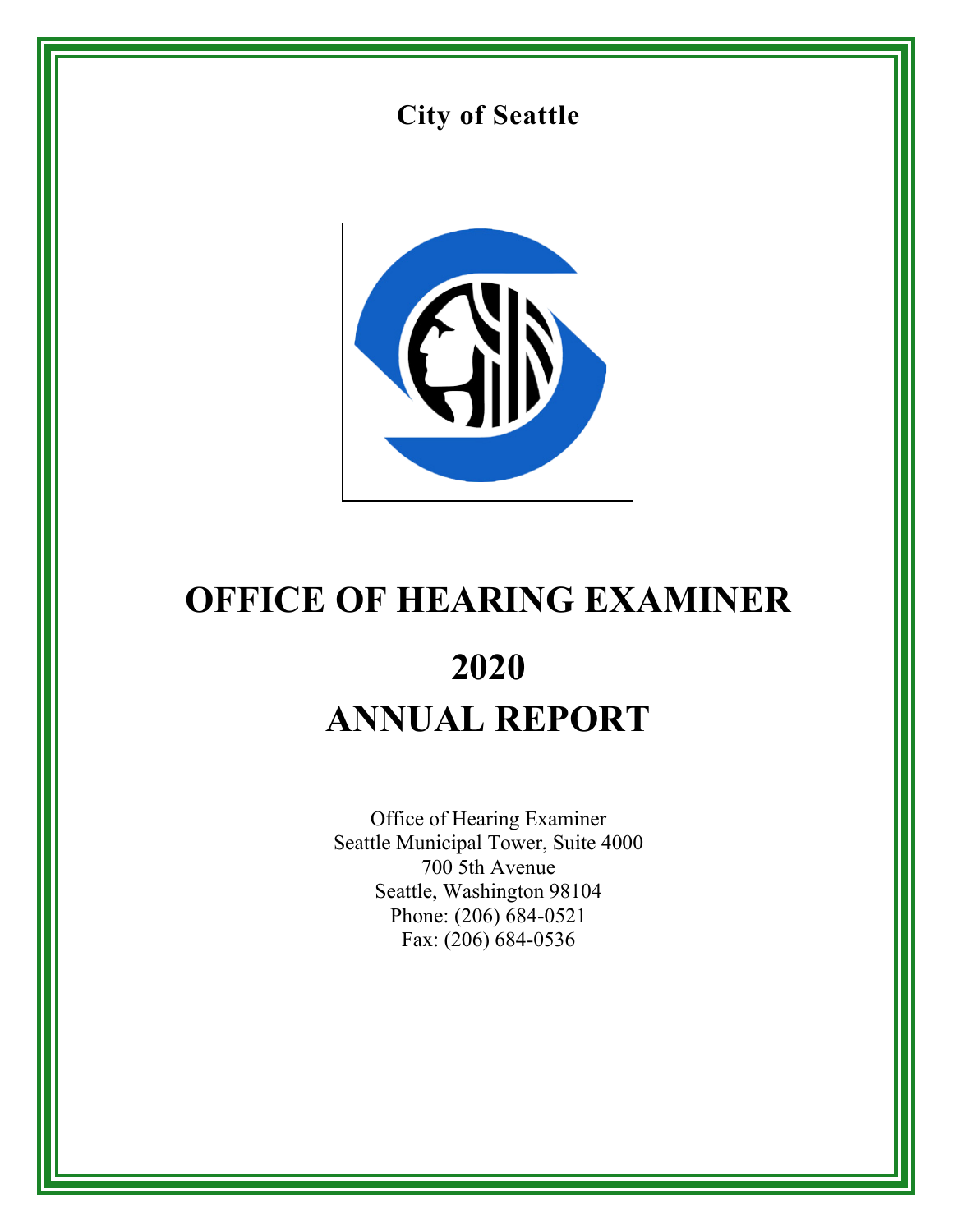## **2020** City of Seattle **CITY COUNCIL**



### **Office of Hearing Examiner Organizational Chart**

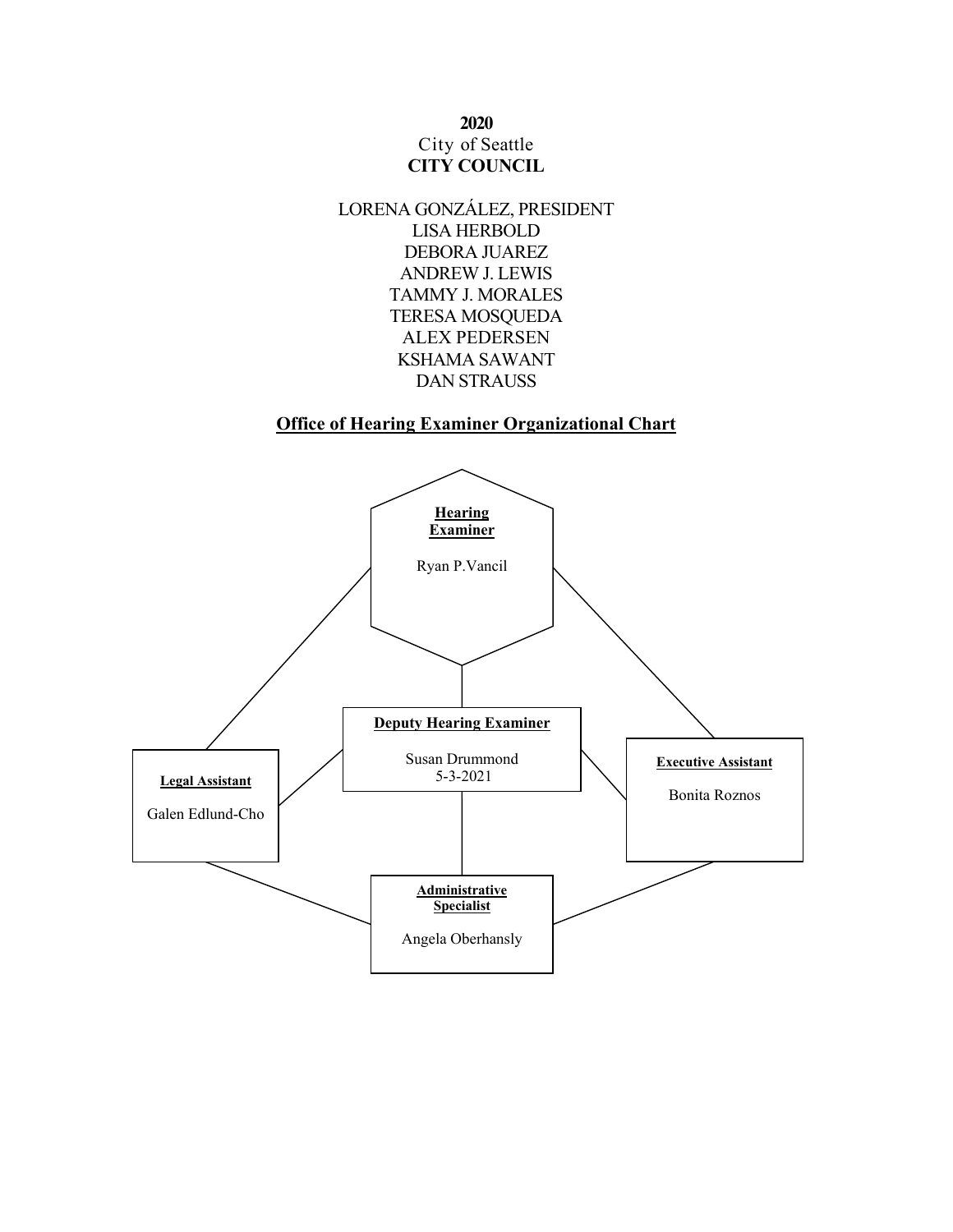#### **Mission and Authority**

The mission of the Office of Hearing Examiner ("Office") is to conduct impartial administrative hearings in matters where jurisdiction has been granted by the Seattle Municipal Code ("Code") and to issue clear and timely decisions and recommendations that are consistent with applicable law.

The position of Hearing Examiner is established in the Seattle Municipal Code. The City Council appoints the Hearing Examiner, who is responsible for all functions of the office, and is authorized to appoint Deputy Examiners and other staff.

The Office of Hearing Examiner was created in 1973 as a part of the Municipal Court. In 1977, it became a separate and independent City office under Chapter 3.02 of the Seattle Municipal Code. Before the Office was created, some appeals of administrative decisions were heard by the City Council; others went directly to court. Pursuant to authority conferred throughout the Code, the Office of Hearing Examiner now provides an independent hearing forum to review decisions made by numerous City agencies, make initial decisions on some matters, and provide the City Council with recommendations on some types of land use applications.<sup>[1](#page-2-0)</sup>

#### **2020 Caseload**

|                                           |          |                  |          |                  |                  |                  | Previous 5-Yr |
|-------------------------------------------|----------|------------------|----------|------------------|------------------|------------------|---------------|
|                                           | 2020     | 2019             | 2018     | 2017             | 2016             | 2015             | Average       |
| B & O Tax Appeals                         | 2        | 9                | 8        |                  | 2                | 6                | 5.2           |
| Council Land Use Actions                  | 3        | 6                | 3        | 6                |                  | 3                | 5             |
| Dangerous Animals                         | 3        | 1                | $\theta$ | 1                | 3                | $\theta$         |               |
| Discrimination                            | 2        | 2                | 4        | 10               | 20               |                  | 8.6           |
| <b>Energy Benchmarking Appeals</b>        | 0        | $\theta$         | $\theta$ | 3                | $\Omega$         | 0                | 0.6           |
| <b>Floating Homes</b>                     | 2        | 2                | 3        | $\overline{c}$   |                  | 0                | 1.6           |
| <b>Health Codes</b>                       | 0        | $\overline{c}$   | 9        | $\overline{2}$   | $\theta$         |                  | 2.8           |
| Housing and Building Unfit for Habitat    | $_{0}$   |                  | $\Omega$ | $\theta$         | $\theta$         | 0                | .02           |
| Labor Standards                           | 3        | 4                |          | $\overline{0}$   | $\boldsymbol{0}$ | 0                | 1             |
| Land Use Code Interpretations             | 5        | 2                | 11       | 3                |                  | 4                | 5.4           |
| Landmarks - Special Review Districts      | 2        | $\theta$         | 2        | $\overline{2}$   | 3                |                  | 2.8           |
| Licensing Appeals                         | 3        | 3                | 8        | 8                | 3                | 3                | 5.0           |
| Master Use Permits                        | 28       | 32               | 31       | 37               | 25               | 33               | 31.6          |
| Public Works Relocation                   | $\theta$ | $\theta$         | $\theta$ | 1                | $\overline{0}$   | $\theta$         | .02           |
| School Development Departure              | 0        | 0                |          | $\theta$         | $\theta$         | $\theta$         | .02           |
| Sepa-Only Appeals (Non Mup)               |          | 6                | 14       | 14               | 8                | 10               | 10.4          |
| Tenant Relocation Assistance Eligibility  | 16       | 13               | 10       | 10               | 17               | 13               | 12.6          |
| Utility Service Appeals-3rd Party Billing | 15       | 3                |          | 13               | 3                | 3                | 5.8           |
| Waterfront Local Improvement District     | 442      | $\boldsymbol{0}$ | $\Omega$ | $\theta$         | $\theta$         | $\boldsymbol{0}$ | n/a           |
| <b>Total Without Citations</b>            | 527      | 86               | 112      | 113              | 99               | 90               | 100           |
| Land Use Citation Enforcement Actions     | 128      | 132              | 195      | 340              | 403              | 364              | 286.8         |
| <b>SDOT Citation Enforcement Actions</b>  | 141      | 404              | 402      | 348              | 273              | 145              | 314.4         |
| Marijuana Citation Enforcement Actions    | $\theta$ | 2                | 11       | 29               | 32               | 16               | 18            |
| SFD Citation Enforcement Actions          | 73       | $\boldsymbol{0}$ | $\theta$ | $\boldsymbol{0}$ | $\overline{0}$   | $\theta$         | $\Omega$      |
| <b>Total Citations</b>                    | 342      | 538              | 608      | 717              | 708              | 525              | 619.2         |
| <b>Grand Total</b>                        | 869      | 624              | 720      | 830              | 807              | 615              | 719.2         |

#### Table I presents an overview of case activity for 2020.

<span id="page-2-0"></span> $<sup>1</sup>$  A list of matters within the Hearing Examiner's jurisdiction is found at pg. 17.</sup>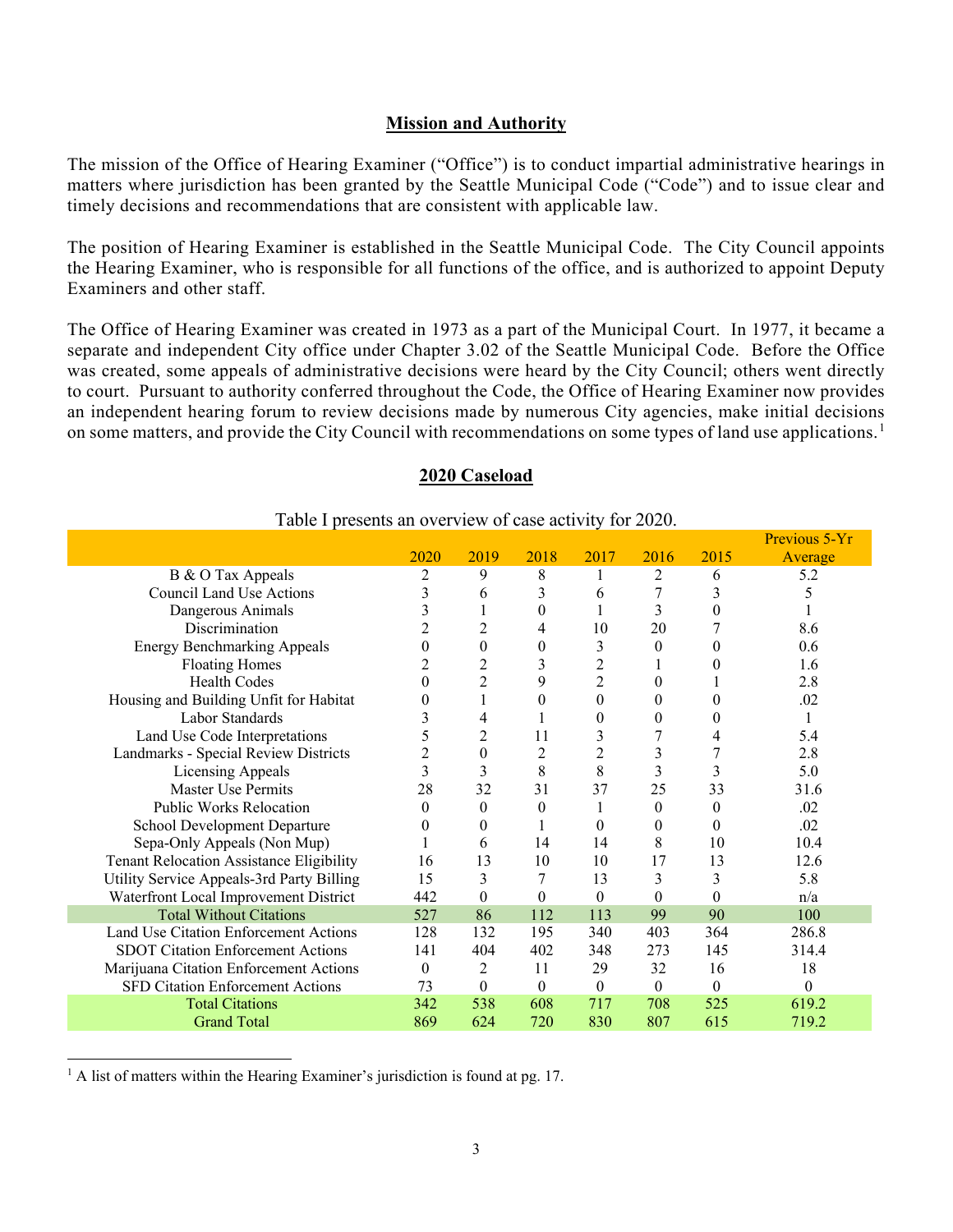A **Master Use Permit, or "MUP**," is a document issued to a permit applicant that includes all land-use decisions made by the Seattle Department of Construction and Inspections ("SDCI") on an application. MUP appeals, as well as SEPA appeals, are some of the most complex matters handled by the Hearing Examiner, as they often involve multiple parties, complicated facts, substantial controversy, several days for hearings, and considerable time for research, review, and decision-writing. For several years, the number of MUP appeals filed was between 39 and 44. It fell to 17 in 2011, rose to 33 in 2015, reduced slightly to 25 in 2016, rose to 37 in 2017, 31 in 2018, 32 were filed in 2019, and 28 were filed in 2020 even in the midst of the Covid-19 Pandemic.

The Seattle Department of Construction and Inspections issued 736 MUPs in 2020. In most years, approximately 3% to 4% of MUPs are appealed to the Hearing Examiner. The appeal rate in 2020 was about 3.7%.



## **2020 Master User Permit Case Activity**



"**SEPA-only**" appeals are appeals of environmental determinations made for two types of proposals: 1) proposals, such as legislation, that do not require a MUP or Council land use decision; and 2) proposals that require a MUP or a Council land use decision, but a department other than SDCI makes the environmental determination on the proposal. SEPA-only appeals have fluctuated from year to year. In 2017 and 2018, we received 14 SEPA appeals, a significant increase over the previous 5-year average. In 2019 the number of appeals dropped by more than half as only six such appeals were filed. In 2020 only one SEPA-only appeal was filed.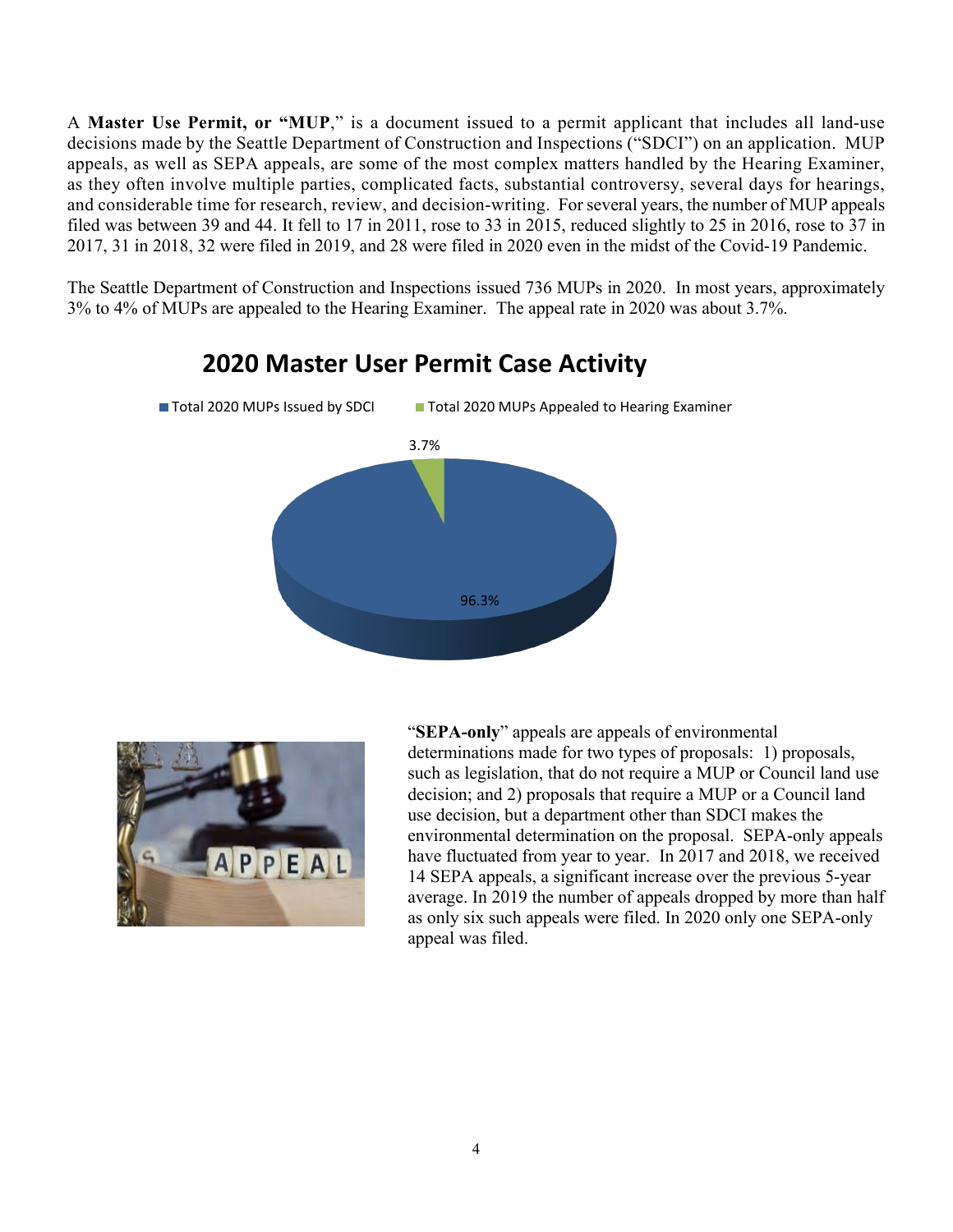

## **Citation Enforcement Cases Filed**

Citation enforcement cases follow a unique procedure, and we track them separately from other categories of cases. When a citation is issued, a copy is sent to the Office of Hearing Examiner. In addition, all SDCI citations are uploaded from SDCI's Accela tracking system into the Office of Hearing Examiner's electronic case management system. If someone files an appeal of a citation, it is removed from the others and set up for an appeal hearing and decision. For citations that are neither paid nor appealed, the Hearing Examiner sends out Code-required orders of default, which note the failure of the party to respond, find that the violation has been committed, and impose the prescribed penalty.

The total number of **Land Use Code and Noise Code citations**, which are combined for tracking purposes, was 132 in 2019, which is a decrease from 195 in 2018. 2020 yielded 128 citations. These numbers remain low compared to the number of citations in most recent years, which averaged over 300.

M**arijuana citation** appeals were reduced to two filed in 2019 and zero filed in 2020 as marijuana businesses continued to come into compliance since the time of licensing for such businesses passed into legislation.

**Seattle Department of Transportation ("SDOT")** citations increased from 348 in 2017 to 402 in 2018, and 404 citations were received in 2019. Only 141 citations were processed in 2020 reflecting the impact from the Covid-19 Pandemic.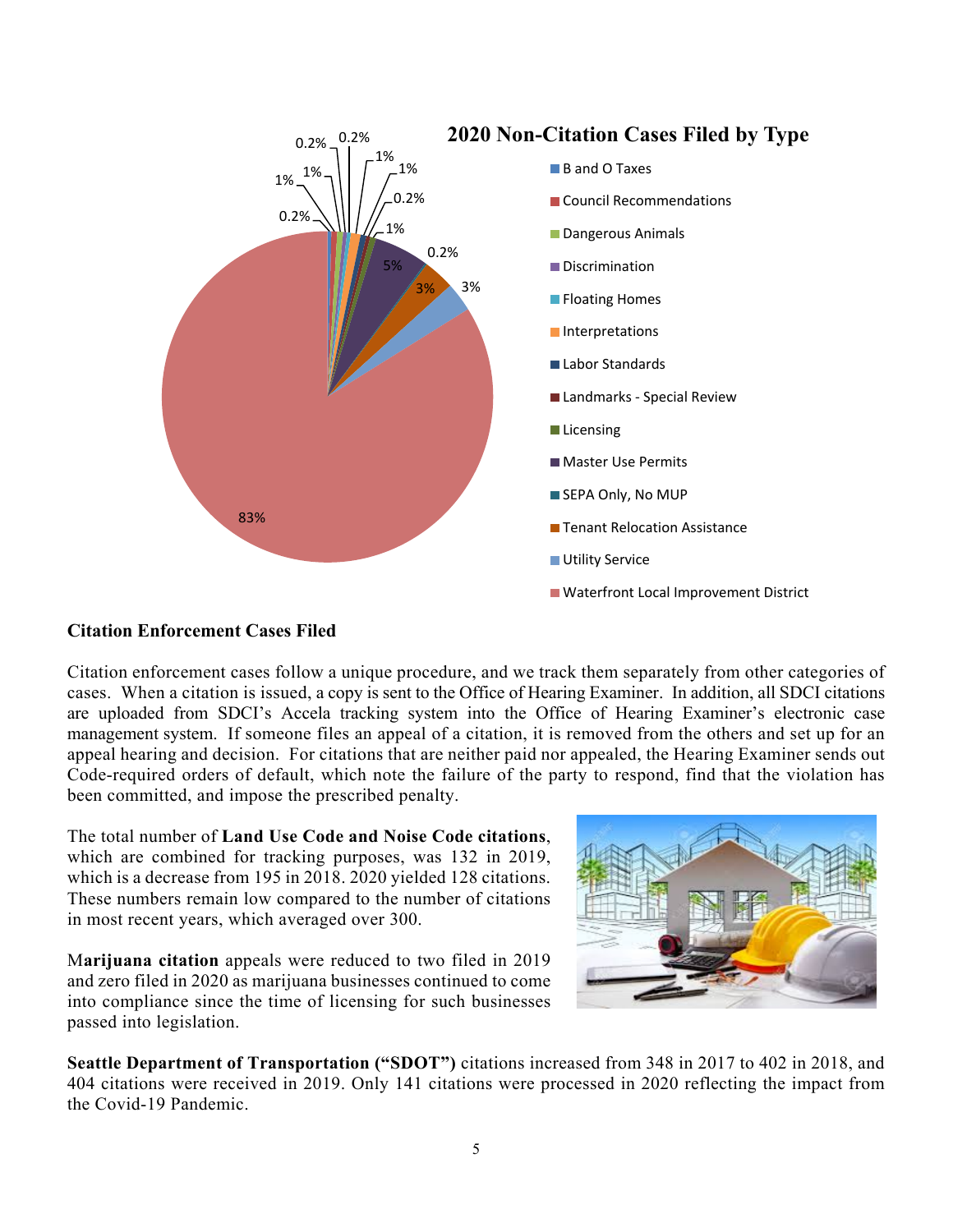In fall 2019, the Council passed legislation allowing the **Seattle Fire Department ("SFD")** to issue citations concerning Fire Code violations, including frequent false alarms, failure to maintain fire alarms and sprinklers, and failure to maintain exits free from obstructions. That same legislation allows for appeals of citations to the Office of Hearing Examiner, and for the Office to provide administrative support to SFD by processing payments and citation database management. In early 2020 the Office started receiving its first SFD citations and processed a total of 73 SFD citations.



**Prehearing Conferences**. Under the Hearing Examiner Rules, prehearing conferences can be held at the request of a party to a case or the direction of the Hearing Examiner. The prehearing conference is used to organize and prepare a case for hearing, including clarifying the issues to be addressed, facilitating disclosure of each party's intended witnesses and exhibits, establishing a case schedule for prehearing motions, and other matters. Following the conference, the Examiner normally prepares a prehearing order memorializing any agreements reached, rulings made at the conference, and dates set for the hearing schedule. Prehearing conferences are usually held in MUP, SEPA, tax, dangerous animal, discrimination, and third-party billing cases and are scheduled in other types of cases as needed. They occasionally provide the catalyst for the eventual settlement of a case, as the parties are asked if they have considered mediation or settlement, and may work during the conference to clarify the issues underlying the appeal and often stay for additional private discussions after the Hearing Examiner leaves the room.

**Prehearing Decisions**. Prehearing motions are frequently filed in MUP, SEPA, landmark, interpretation, and tax cases, and on SEPA or design review issues in some Council recommendation cases. Most concern substantive or procedural legal issues that the parties address in written memoranda. They usually require legal research and a written decision by the Examiner, and sometimes, but do not always, require a separate hearing. Decisions on prehearing motions affect whether, and how, a case proceeds to hearing by narrowing the issues or determining in advance whether certain testimony or evidence will be admissible at hearing. Consequently, most prehearing decisions can be appealed to court as part of an appeal of the final decision in a case. Because work on prehearing decisions involves considerable Examiner time, the Office of Hearing Examiner includes the orders in the "decisions issued" category of annual statistics.

**Hearings.** The length of a hearing before the Hearing Examiner depends upon many variables, such as the type and complexity of a case, the number of witnesses, and the parties' level of preparation and expertise in the subject area. Consequently, one case may take an hour to hear, while another may require several hours, or several days. Because of the great variety in the types of cases that come before the Office of Hearing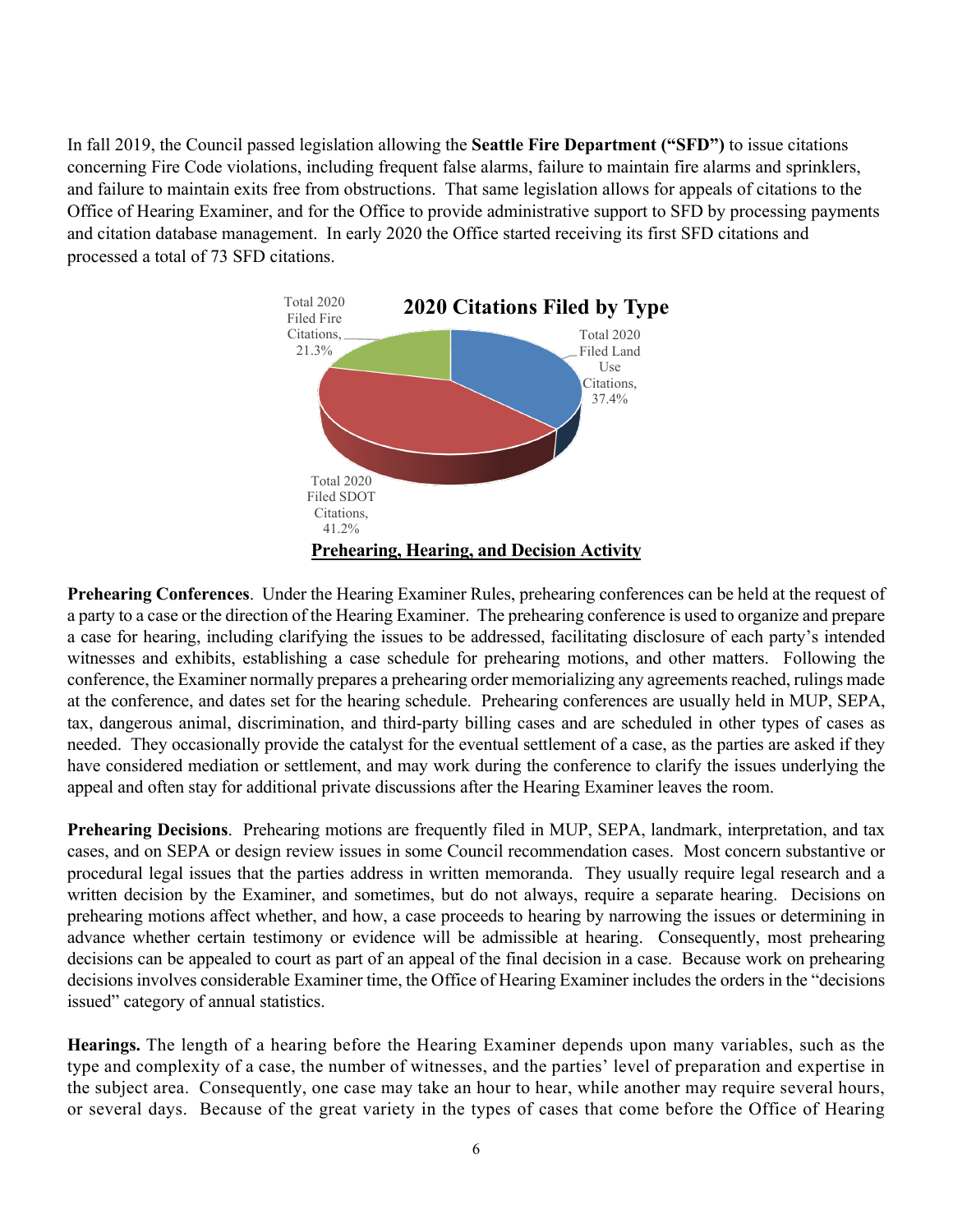Examiner, we do not track the number of hearing hours or hearing days per case. All dates dedicated to a hearing are counted together as one hearing regardless of the time involved.

**Total decisions.** As noted above, total decisions include decisions issued after a full evidentiary hearing and those issued following submittal of legal memoranda and exhibits, and sometimes oral argument, on the party's prehearing motions. In 2020, the Office of Hearing Examiner issued 113 decisions.

|                                                                   | <b>2020 Cases Filed</b>                    |                              |                                 |                         |                              | <b>2020 Case Disposition</b>                        |                                                |                                                       |  |  |  |
|-------------------------------------------------------------------|--------------------------------------------|------------------------------|---------------------------------|-------------------------|------------------------------|-----------------------------------------------------|------------------------------------------------|-------------------------------------------------------|--|--|--|
|                                                                   | <b>Pending Appeals</b><br>at Start of Year | <b>Cases</b><br><b>Filed</b> | <b>Total</b><br><b>Caseload</b> | <b>Cases</b><br>Heard** | <b>Decisions</b><br>Issued** | <b>Cases</b><br><b>Dismissed (No</b><br>Hearing)*** | <b>Defaults</b><br><b>Issued</b><br>(Untimely) | <b>Pending</b><br><b>Appeals</b><br>at End<br>of Year |  |  |  |
| <b>B &amp; O Tax Appeals</b>                                      | $\overline{7}$                             | $\overline{2}$               | 9                               | $\overline{2}$          | 3                            | $\mathbf{1}$                                        | $\pmb{0}$                                      | 6                                                     |  |  |  |
| <b>Council Land Use Actions</b>                                   | $\mathbf 1$                                | 3                            | 4                               | $\overline{2}$          | $\overline{2}$               | 0                                                   | 0                                              | $\overline{2}$                                        |  |  |  |
| Dangerous Animals Appeals                                         | 0                                          | 3                            | 3                               | $\overline{2}$          | 3                            | $\mathbf{1}$                                        | 0                                              | 0                                                     |  |  |  |
| <b>Discrimination</b>                                             | 0                                          | $\overline{2}$               | $\overline{2}$                  | $\mathbf{1}$            | $\overline{2}$               | 0                                                   | 0                                              | $\mathbf{1}$                                          |  |  |  |
| <b>Floating Homes Petitions</b>                                   | $\mathbf 0$                                | $\overline{2}$               | $\overline{2}$                  | 0                       | $\overline{2}$               | $\overline{2}$                                      | $\pmb{0}$                                      | $\Omega$                                              |  |  |  |
| <b>Health Codes</b>                                               | $\overline{2}$                             | 0                            | $\overline{2}$                  | $\mathbf{1}$            | $\mathbf{1}$                 | 0                                                   | 0                                              | $\mathbf{1}$                                          |  |  |  |
| Labor Standards                                                   | $\mathbf 1$                                | 3                            | 4                               | $\overline{2}$          | $\overline{2}$               | 0                                                   | 0                                              | $\overline{2}$                                        |  |  |  |
| Land Use Code Interpretations                                     | $\mathbf{1}$                               | 5                            | 6                               | $\overline{2}$          | 4                            | $\overline{2}$                                      | 0                                              | $\overline{2}$                                        |  |  |  |
| Landmarks-Special Review Districts                                | $\mathsf 0$                                | $\overline{2}$               | $\overline{2}$                  | $\mathbf{1}$            | $\mathbf{1}$                 | 0                                                   | $\pmb{0}$                                      | $\mathbf{1}$                                          |  |  |  |
| <b>Licensing Appeals</b>                                          | 0                                          | 3                            | 3                               | 0                       | $\overline{2}$               | $\overline{2}$                                      | 0                                              | $\mathbf{1}$                                          |  |  |  |
| <b>Master Use Permits</b>                                         | 3                                          | 28                           | 31                              | 16                      | 22                           | 8                                                   | 0                                              | $\overline{7}$                                        |  |  |  |
| Sepa-Only Appeals (Non Mup)                                       | 3                                          | $\mathbf{1}$                 | 4                               | 3                       | 4                            | 0                                                   | 0                                              | 0                                                     |  |  |  |
| <b>Tenant Relocation Assistance</b><br><b>Eligibility Appeals</b> | 4                                          | 16                           | 20                              | 11                      | 16                           | 4                                                   | 0                                              | 5                                                     |  |  |  |
| <b>Utility Service</b>                                            | $\pmb{0}$                                  | 15                           | 15                              | 8                       | 10                           | 3                                                   | 0                                              | $\overline{4}$                                        |  |  |  |
| Waterfront Local Improvement<br><b>District</b>                   | 0                                          | 442                          | 442                             | $\mathbf{1}$            | $\mathbf{1}$                 | 0                                                   | 0                                              | $\Omega$                                              |  |  |  |
| <b>Total</b>                                                      | 22                                         | 527                          | 549                             | 52                      | 75                           | 23                                                  | $\mathbf 0$                                    | 32                                                    |  |  |  |
| Land Use Citation Enforcement<br><b>Actions</b>                   | $\mathsf S$                                | 17                           | 22                              | 18                      | 11                           | $\overline{2}$                                      | 90                                             | $\overline{2}$                                        |  |  |  |
| <b>SDOT Citation Enforcement Actions</b>                          | 5                                          | 17                           | 22                              | 18                      | 20                           | $\mathbf{1}$                                        | 89                                             | 3                                                     |  |  |  |
| <b>Fire Citation Enforcement Action</b>                           | $\pmb{0}$                                  | 9                            | 9                               | $\overline{7}$          | $\overline{7}$               | $\mathbf{1}$                                        | 32                                             | $\mathbf{1}$                                          |  |  |  |
| <b>Total Citations</b>                                            | 10                                         | 43                           | 53                              | 43                      | 38                           | $\overline{4}$                                      | 211                                            | 6                                                     |  |  |  |
| <b>Total Including Citations</b>                                  | 32                                         | 570                          | 602                             | 95                      | 113                          | 27                                                  | 211                                            | 38                                                    |  |  |  |

#### **Table 2 – CASE ACTIVITY SUMMARY**

\*Indicates some cases in category may have multiple hearings or decisions/\*\* Indicates some cases in category were pending from prior years or will carry-over into subsequent years /\*\*\*Indicates rescinded citations, dismissals, or fines paid prior to default.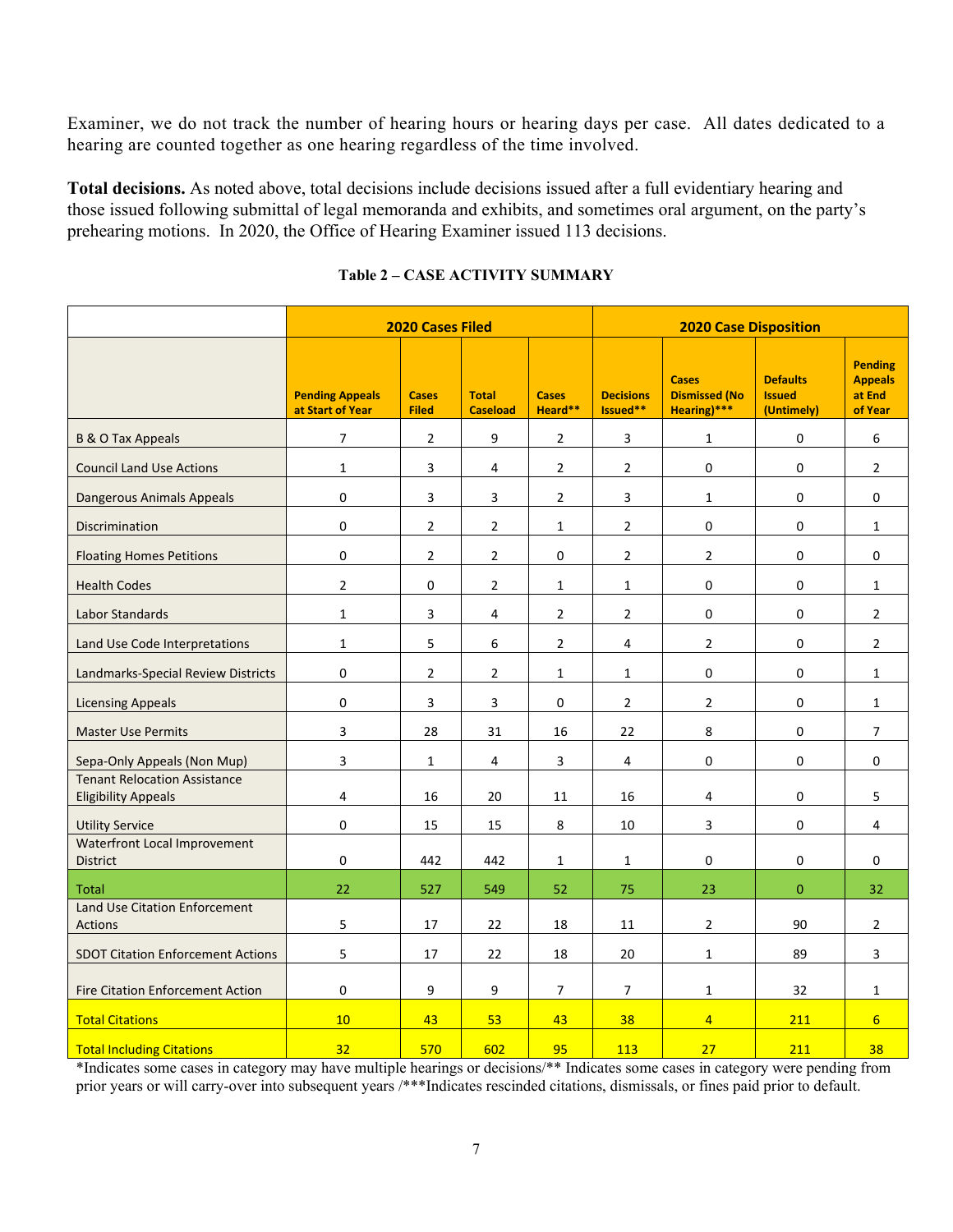

## **2020 Non-Citation Decisions Issued by Type**



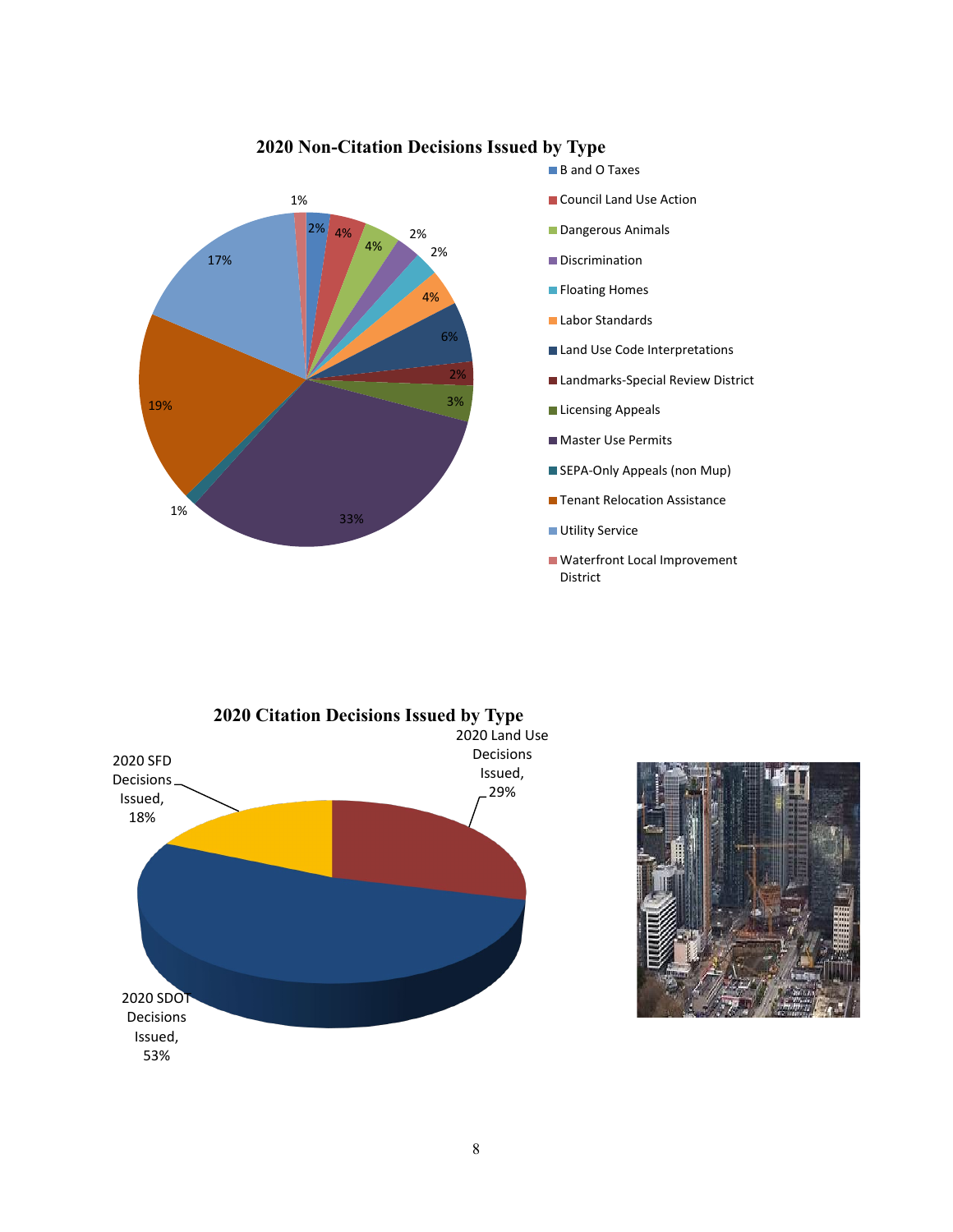#### **Disposition of Appeals to the Hearing Examiner**

At the request of the Council, the Office of Hearing Examiner includes in the Annual Report a breakdown of the outcome of cases appealed to the Hearing Examiner. Table 3 shows the disposition of appeals by type of case, and is followed by an explanation of the standard of review required in each type.

In appeals for which the Examiner issued a final order or decision, the Examiner affirmed the Department's decision without change approximately 41% of the time, remanded or modified the Department's decision approximately 15% of the time, reversed the Department's decision approximately 1% of the time, and dismissed the appeal on procedural grounds approximately 41% of the time.

|                                  |                 | <b>Affirmed</b>       | Affirmed,                          |                |                     |                  |                  |                 |                     |                  |                |
|----------------------------------|-----------------|-----------------------|------------------------------------|----------------|---------------------|------------------|------------------|-----------------|---------------------|------------------|----------------|
|                                  | <b>Affirmed</b> | as<br><b>Modified</b> | <b>Penalty</b><br><b>Mitigated</b> | <b>Other</b>   | <b>Denied</b>       | <b>Dismissed</b> | <b>Rescinded</b> | <b>Reversed</b> | <b>Remanded</b>     | <b>Sustained</b> | <b>Total</b>   |
| <b>B &amp; O Tax Appeals</b>     | 0               | $\mathsf 0$           | 0                                  | 0              | $\mathbf 0$         | 3                | 0                | 0               | $\mathsf{O}\xspace$ | 0                | $\mathbf{3}$   |
| Dangerous Animals                |                 |                       |                                    |                |                     |                  |                  |                 |                     |                  |                |
| Appeals                          | 1               | 0                     | 0                                  | 0              | $\mathbf 0$         | $\overline{2}$   | 0                | 0               | 0                   | 0                | 3              |
| Discrimination                   | $\mathbf{1}$    | $\mathbf 0$           | $\mathbf 0$                        | $\mathbf{1}$   | $\mathbf 0$         | 0                | $\mathbf 0$      | 0               | $\mathbf 0$         | 0                | $\overline{2}$ |
| <b>Floating Homes</b>            |                 |                       |                                    |                |                     |                  |                  |                 |                     |                  |                |
| Petitions                        | 0               | 0                     | 0                                  | 0              | $\mathsf 0$         | $\overline{2}$   | 0                | 0               | 0                   | 0                | $\overline{2}$ |
| <b>Health Codes</b>              | $\pmb{0}$       | $\mathbf 0$           | 0                                  | 0              | $\mathbf 0$         | $\mathbf{1}$     | $\Omega$         | $\Omega$        | $\mathsf{O}$        | $\overline{0}$   | $\mathbf{1}$   |
| Labor Standards                  | $\overline{2}$  | $\mathbf 0$           | 0                                  | 0              | $\mathbf 0$         | $\mathsf 0$      | $\mathbf 0$      | 0               | $\mathbf 0$         | 0                | $\overline{2}$ |
| Land Use Code                    |                 |                       |                                    |                |                     |                  |                  |                 |                     |                  |                |
| Interpretations                  | 0               | $\mathbf{1}$          | 0                                  | 0              | $\mathbf 1$         | $\overline{2}$   | 0                | 0               | 0                   | 0                | 4              |
| Landmarks-Special                |                 |                       |                                    |                |                     |                  |                  |                 |                     |                  |                |
| <b>Review District</b>           | 0               | 0                     | 0                                  | 0              | $\mathsf 0$         | $\mathbf{1}$     | 0                | 0               | 0                   | 0                | 1              |
| <b>Licensing Appeals</b>         | $\pmb{0}$       | $\mathbf 0$           | $\mathbf 0$                        | 0              | $\mathbf 0$         | $\overline{2}$   | $\Omega$         | 0               | $\mathbf 0$         | 0                | $\overline{2}$ |
| <b>Master Use Permits</b>        | $\overline{4}$  | $\overline{2}$        | 0                                  | 0              | $\mathbf{1}$        | 15               | $\mathbf 0$      | $\mathbf 0$     | $\overline{2}$      | 0                | 24             |
| <b>SEPA-Only Appeals</b>         |                 |                       |                                    |                |                     |                  |                  |                 |                     |                  |                |
| (Non MUP)*                       | $\overline{2}$  | $\mathsf 0$           | 0                                  | 0              | $\mathbf 0$         | $\overline{2}$   | 0                | 0               | 0                   | 0                | 4              |
| <b>Tenant Relocation</b>         |                 |                       |                                    |                |                     |                  |                  |                 |                     |                  |                |
| Assistance Eligibility           |                 |                       |                                    |                |                     |                  |                  |                 |                     |                  |                |
| Appeals                          | $\overline{2}$  | 0                     | 0                                  | 0              | $\mathbf 0$         | 8                | 0                | $\overline{2}$  | 4                   | 0                | 16             |
| <b>Total Without</b>             |                 |                       |                                    |                |                     |                  |                  |                 |                     |                  |                |
| <b>Citations</b>                 | 12              | 3                     | $\mathbf{0}$                       | $\mathbf{1}$   | $\overline{2}$      | 38               | $\mathbf{0}$     | $\overline{2}$  | $\sqrt{6}$          | $\pmb{0}$        | 64             |
| Land Use Citation<br>Enforcement |                 |                       |                                    |                |                     |                  |                  |                 |                     |                  |                |
| Actions                          | $\mathbf{1}$    | $\mathbf{1}$          | 3                                  | $\mathbf{1}$   | 0                   | 3                | $\mathbf{1}$     | 0               | 0                   | $\mathbf{1}$     | 11             |
| <b>SDOT Citation</b>             |                 |                       |                                    |                |                     |                  |                  |                 |                     |                  |                |
| Enforcement                      |                 |                       |                                    |                |                     |                  |                  |                 |                     |                  |                |
| Actions                          | 8               | 0                     | 8                                  | 0              | $\mathsf 0$         | $\overline{2}$   | $\overline{2}$   | 0               | 0                   | 0                | 20             |
| <b>SFD Citation</b>              |                 |                       |                                    |                |                     |                  |                  |                 |                     |                  |                |
| Enforcement                      |                 |                       |                                    |                |                     |                  |                  |                 |                     |                  |                |
| Actions                          | 3               | 0                     | $\overline{2}$                     | 0              | $\mathsf{O}\xspace$ | $\mathbf{1}$     | 0                | 0               | 0                   | $\mathbf{1}$     | $\overline{7}$ |
| <b>Total Citations</b>           | 12              | $\overline{1}$        | 13                                 | $\mathbf{1}$   | $\overline{0}$      | $6 \overline{6}$ | 3 <sup>°</sup>   | $\overline{0}$  | $\overline{0}$      | 2 <sup>1</sup>   | 38             |
| <b>Total Including</b>           |                 |                       |                                    |                |                     |                  |                  |                 |                     |                  |                |
| <b>Citations</b>                 | 24              | $\overline{4}$        | 13                                 | $\overline{2}$ | $\overline{2}$      | 44               | $\overline{3}$   | $\overline{2}$  | $6\overline{6}$     | $\overline{2}$   | 102            |

#### **Table 3 - DISPOSITION OF APPEALS\***

\*Includes only final decision on appeals. Does not include subdivision applications, third party billing complaints or recommendation to the City Council.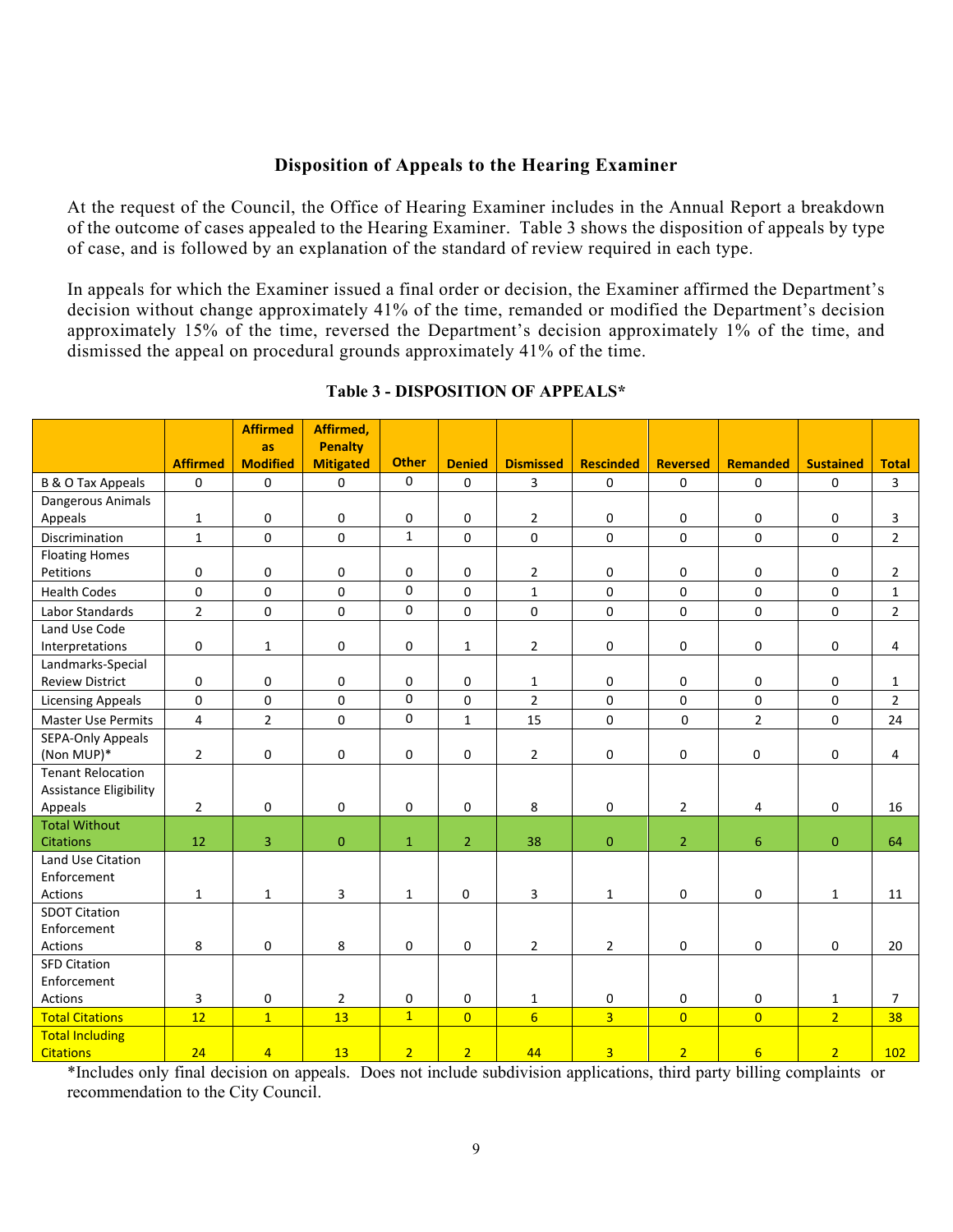## **Jurisdiction**

Appeals. The Office of Hearing Examiner tracks all cases that come into the Office as "Cases Filed." The most numerous of these are appeals of decisions made by other City agencies, such as: 1) the Seattle Department of Construction and Inspections (master use permits, SEPA determinations, Land Use Code interpretations, land use and noise enforcement citations, and decisions on tenant relocation assistance); 2) the Office of Planning and Community Development (SEPA determinations on programmatic initiatives, such as comprehensive plan amendments and area-wide rezones); 3) the Department of Finance and Administrative Services (tax assessments, licensing decisions, and marijuana citations); 4) the Office of Labor Standards (decisions on alleged violations of City ordinances on paid sick and safe leave, minimum wage, wage theft, and use of criminal history in hiring); and 5) the Seattle Department of Transportation (citations related to right-of-way use).

Original Jurisdiction. In cases where the Hearing Examiner has original jurisdiction, the Examiner makes the initial decision in a case rather than reviewing another department's decision. Original jurisdiction cases include: 1) subdivision applications processed by the Seattle Department of Construction and Inspections; 2) complaints filed by the Office for Civil Rights and Seattle City Attorney's Office for discrimination in employment, housing, public accommodation, or public contracts; 3) complaints for third party utility billing violations; 4) petitions for review of floating home moorage fee increases; and several others.



Recommendations. The City Council has retained jurisdiction over certain land use actions, including Council conditional uses, rezone proposals, major institution master plans, planned unit developments, and landmark controls and incentives. For these cases, the Examiner holds a public hearing for the Council, gathers information to establish the record, and forwards the record and detailed written findings, conclusions and recommendation to the Council for its use in making the decision.

## **Judicial Appeals of Hearing Examiner Decisions**

At the request of the City Council, and with the assistance of the City Attorney's Office, the Office of Hearing Examiner tracks the results of judicial appeals of Hearing Examiner decisions. The following cases were appealed in 2020:

In the *Ballard Coalition v. City of Seattle*, appellants appealed the Deputy Hearing Examiner's decision upholding Final EIS for the Burke Gilman Trail Missing Link Project. The appeals involved multiple prongs of appeals of City decisions, including an appeal to the Court of Appeals in which the Court of Appeals found an appearance of fairness violation when the Deputy Hearing Examiner was hearing the EIS adequacy challenge and simultaneously applying to be the Hearing Examiner. SDOT is evaluating its litigation and project options. (W-17-004)



In *Melvyn V. Mahon, II v. City of Seattle*, Superior Court #21-2-03466-3SEA, the Hearing Examiner dismissed the appeal from Appellant from a SDCI denial of Appellant's Floating on-water Residence verification. The matter has been set for trial. (S-20-005)

## **Case Highlights**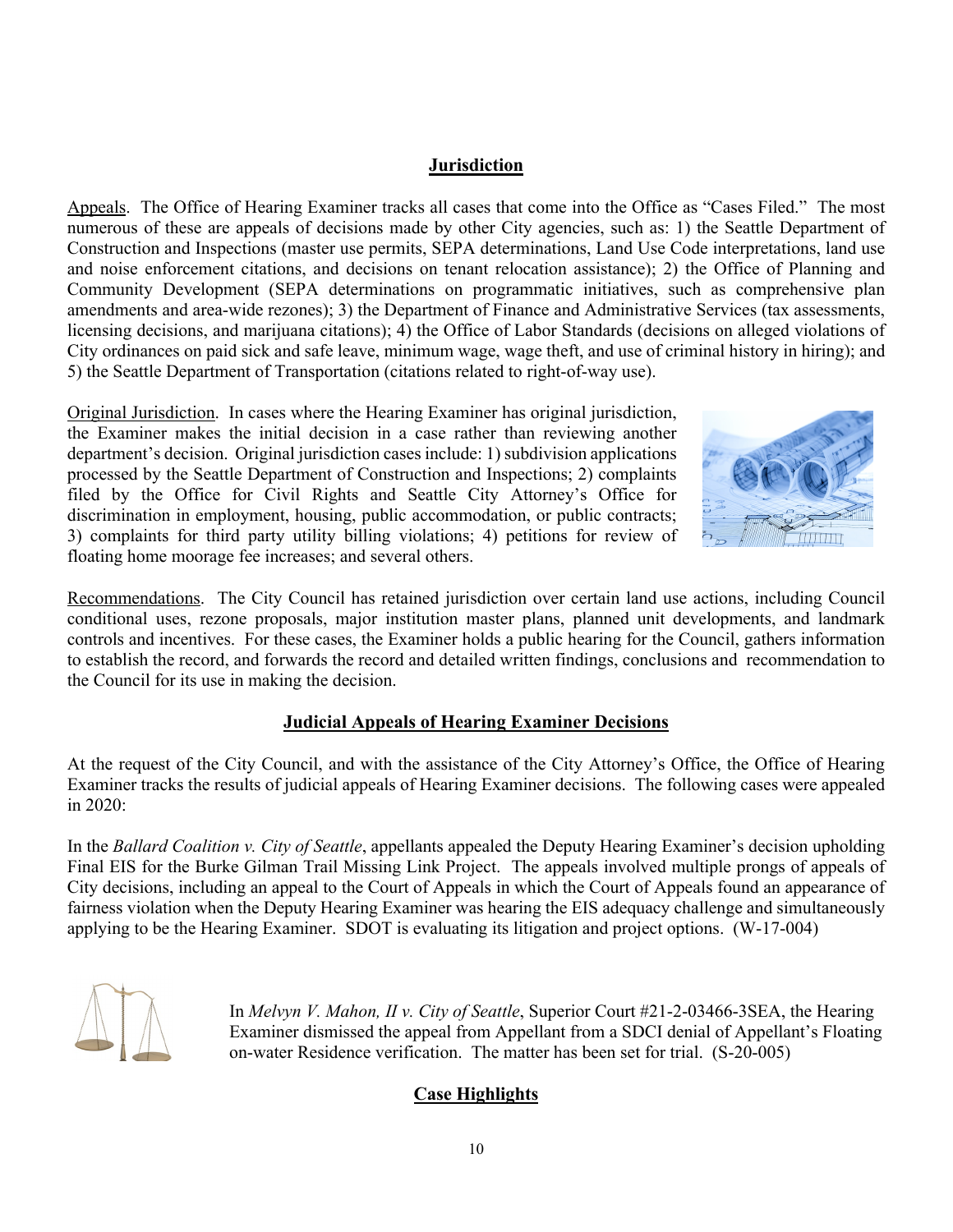Each year includes cases that are noteworthy, either because of the controversy surrounding them or because they present important issues in the application of the Seattle Municipal Code or other regulations. The brief, case descriptions that follow highlight some of these cases that came before the Hearing Examiner in 2020. (The complete decision or recommendation can be found through the "Decisions" link at [www.seattle.gov/examiner](http://www.seattle.gov/examiner) using the Hearing Examiner case number included in parentheses after each case description below.)

• On January 28, 2019, the City Council unanimously passed Ordinance 125760, implementing the City's plan to create a local improvement district ("LID") for the purpose of partially funding the Seattle Central Waterfront Improvement Program by assessing a part of the cost and expense of certain program improvements against properties identified as specially benefiting from the improvements.

The City of Seattle Office of Hearing Examiner was designated by the City Council to conduct the Waterfront Local Improvement District Assessment Hearing to hear objections from property owners. Approximately 442 property owners submitted timely objections

The hearing opened on February 4, 2020, in the Seattle City Hall Council Chambers. The hearing continued from that date with presentations by Objectors and later the City for over twenty days of hearing. The hearing was initiated prior to the start of the pandemic but was in progress when it started and progressed. The first day of the hearing—during which the Hearing Examiner delivered opening remarks, many Objectors presented oral argument for their objections, and all other Objectors were scheduled for later appearances—was conducted in person, as were many individual Objector's presentations to the Hearing Examiner. Audio and video recordings were maintained for the entire hearing. A transcript of the hearing was produced during the course of the hearing by an independent court reporter service.

As the pandemic manifested and then progressed, hearing conditions were modified to accommodate rapidly changing circumstances. The hearing continued with live presentation of Objectors' cases through the end of February. This completed presentation by all but a handful of Objectors. In March, the remaining Objectors completed witness presentation by remote hearing platform. Final presentation by the City and cross-examination of City witnesses by a large group of Objectors were completed by remote hearing platform at the end of June, and final written closing arguments were received in July. The 123-page preliminary recommendation from the Hearing Examiner was issued on September 8, 2020.

The Hearing Examiner's Recommendation indicated some additional work should be completed with regard to some properties. The Council returned the objections with regard to these properties to the Hearing Examiner for further review. A Final Recommendation was issued following a remand hearing briefing process by the Hearing Examiner on January 29, 2021.

• The Director of the Seattle Department of Construction and Inspections ("Department") issued a Determination of Non-Significance ("DNS") for associated land use applications for the development of adjacent residential lots. An appeal of the DNS, a related code interpretation ("Interpretation"), and short subdivision were filed by Neighbors of 13 West. The hearing for this matter was the first to be held entirely by remote hearing platform Zoom in response to the pandemic. The appeal of the DNS was based on several issues related to environmental impacts, including but not limited to: geological hazards, vegetation loss, energy, aesthetics, and transportation. The Appellants also challenged the Department's handling of measurements for a large tree to be removed from the property, and whether the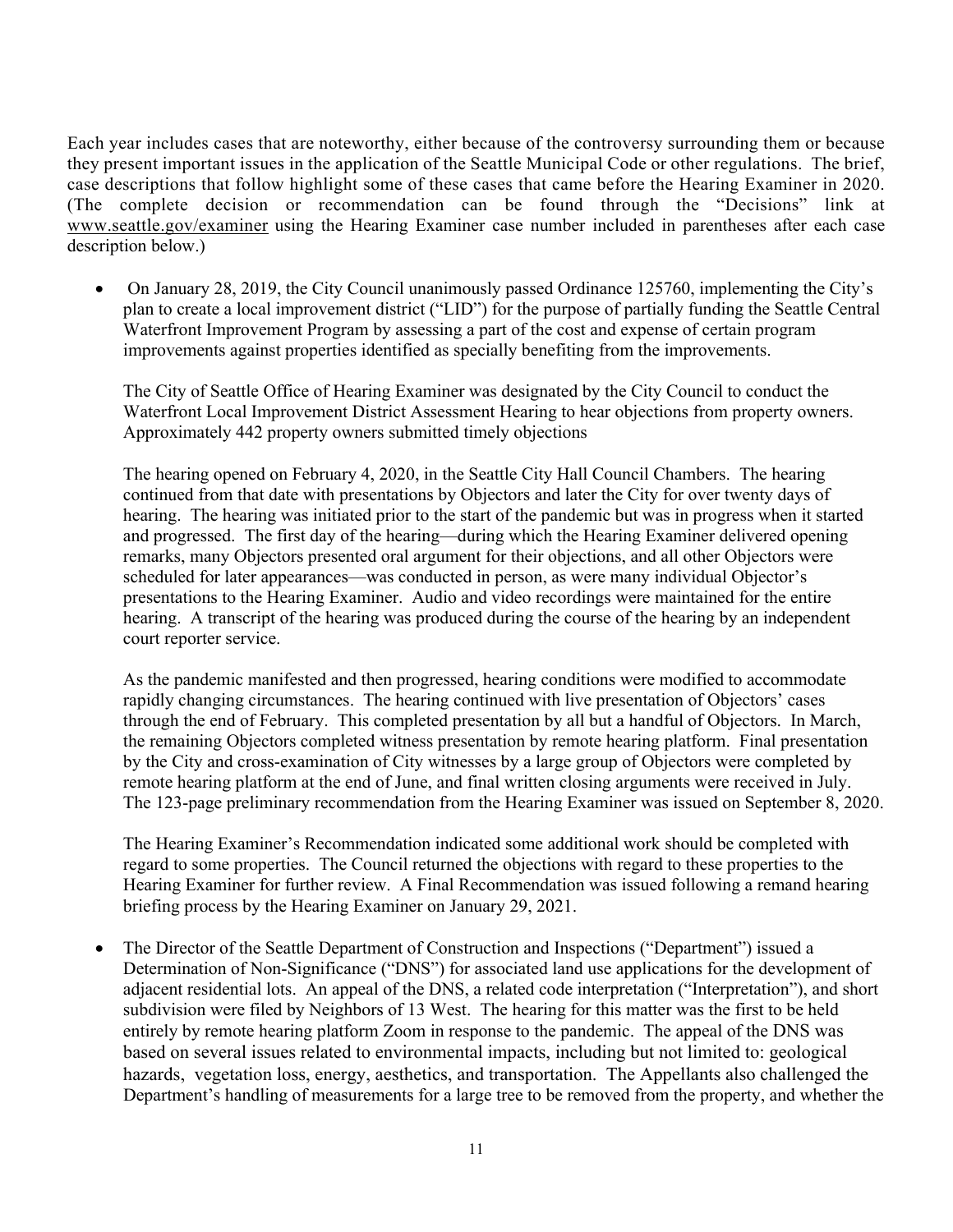multiple parcels of the project were subject to design review. The Hearing Examiner upheld the DNS, and denied the appeal of the Interpretation. (MUP-20-008)

The Seattle Department of Construction and Inspections approved a 48-story building in Seattle's Belltown neighborhood. The Escala Owners Association, representing residents of an adjacent building, appealed. The appeal was narrow, addressing an issue the Examiner had previously remanded to the Department on the health impacts from project shading on Escala residents. Extensive technical analysis and testimony, including 85 exhibits and nine witnesses, provided input on the additional environmental review embodied in a "Lighting Addendum" accompanying an environmental impact statement. Evidence was presented on technical issues, such as circadian entrainment and its governance by the intrinsically photosensitive retinal ganglion cells (ipRGCs) system, which is separate from the visual system. Ultimately, the Examiner concluded that while there were differences in expert opinion, and the Escala residents had reasonable concerns, the Department analysis was reasoned and supported by the record, so environmental review requirements were met. The Examiner upheld the Department's updated SEPA analysis. (MUP-20-012).

• The Seattle Department of Construction and Inspections approved a three-story apartment building with 32 small efficiency micro-apartments on an 8,000 square foot site, just above a steep slope along Fremont Avenue North. The Code did not require parking, and the project did not provide any. The project was transit/bike/rideshare oriented, so it was anticipated to generate a relatively limited number of vehicle trips. However, though limited, these trips were within a residential neighborhood with difficult access issues. The building entrance is off an alley, which lacked sidewalks, had no room for parking and had garages often built to the property line. Given these challenges, though otherwise upholding the Master Use Permit, the Examiner remanded the decision for further consideration of the approach to mitigating impacts from vehicle circulation within the immediate neighborhood. (MUP-20-019)

## **ADMINISTRATIVE SECTION**

#### **Accessibility**

An administrative hearing before the Hearing Examiner is a quasi-judicial process that involves the application of existing law and policy to the specific facts of a case. Constitutionally guaranteed due process requires procedural safeguards for those whose rights are affected by the outcome of the case. The hearing format resembles an informal court proceeding and is structured to provide a fair opportunity for each party to participate while also reflecting the seriousness of the matters appealed for those involved.

The Office of Hearing Examiner uses various tools to make the appeal and hearing processes understandable and more accessible while at the same time protecting the rights of parties and fulfilling legal requirements. Examples include: a "Public Guide," which is a booklet that explains the hearing process in a question and answer format; "fill-in-the-blanks" appeal forms; an explanatory letter that is sent along with the notice of hearing in each case; sample forms for use in cases before the Examiner, and two pocket-sized pamphlets that include basic information about the hearing process and are available from our website, and at the Office. In addition, the Office's pamphlet on code enforcement citation hearings is included with each citation issued by SDCI and SDOT. If appropriate, an information card in one of the City's seven core languages is also handed out with the citation. The card explains what basic hearing-related information is available from the Office of Hearing Examiner.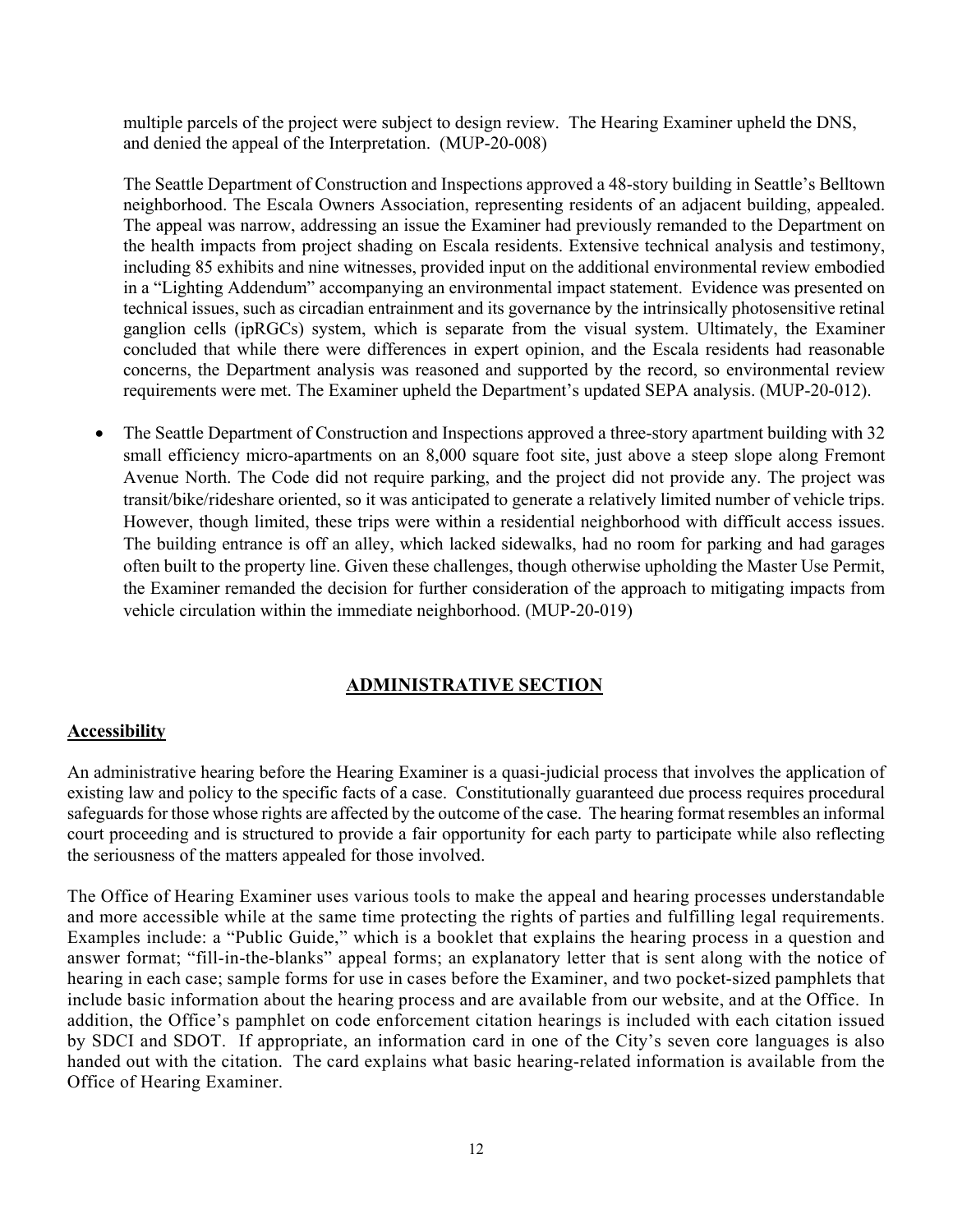In 2019 the Office continued to expand access to theOffice for individuals for whom English is not their first



individuals utilizing the Office.

language. Language interpreters are provided for appeal hearings when requested. The form for filing Land Use and SEPA appeals has been translated into the City's seven core languages, and appellants may file an appeal in the language of the form. Information pamphlets concerning Third-Party Utility Billing appeals were also translated into the City's seven core languages. As funding is made available, the Office will continue to have materials translated until all primary office materials can be accessed in the City's seven core languages. LanguageLine Solutions interpretation services are now provided to

Four assisted listening devices have been purchased and are made available for use by participants or audience members during hearings proceedings.

The Office accepts credit and debit cards for payment of filing fees and citation penalties, and we are the only hearing examiner office in the state to offer the option of electronic filing of appeals and subsequent documents in our cases. This is provided through a portal on the Office of Hearing Examiner website. We also provide 24-hour public access to our case files, including recordings of hearings, through the website. A Listserv on the website allows people to receive updates on proposed rule changes and other matters. We also solicit feedback from everyone who participates in a hearing. Our "Customer Satisfaction Survey" is available on-line as well as in the office and hearing rooms; it is also administered quarterly via SurveyMonkey and may be submitted anonymously through these forums.

Hearing Examiner decisions dating back to 1990 are available in a searchable database through a link on the Hearing Examiner's website at [www.seattle.gov/examiner.](http://www.seattle.gov/examiner) Although not searchable, decisions prior to 1990 are available by year on the website, which also includes the Hearing Examiner Rules, the "Public Guide," appeal forms and fee and payment information, information on mediation of cases, public records request information, other information, and links to the Seattle Municipal Code and other resources relevant to matters that come before the Hearing Examiner.

#### **Race and Social Justice Initiative**



All staff members in the Office, including the Hearing Examiner, participate in the People's Institute Undoing Institutional Racism training. The newly hired Deputy Hearing is expected to also complete the training. All staff members have also taken all available RSJI classes offered by the City. The Office of Civil Rights has generously supported the Office in efforts to understand and train in the application of Racial Equity Toolkits. The

Office Executive Assistant is a Certified Race and Social Justice Trainer.

In 2019 the Office initiated a pro tem hearing examiner training program targeting legal practitioners who are People of Color. The OHE is committed to advancing diversity and inclusion within the Environmental and Land Use Law section of the Washington Bar Association. Based on the experience of the Hearing Examiner, and as reflected in data from the WSBA, there is a lack of diversity in the ranks of lawyers practicing in the area of land use law. The pro tem hearing examiner training program is an opportunity for experienced legal practitioners who are People of Color to become more experienced in land use and as a hearing officer. In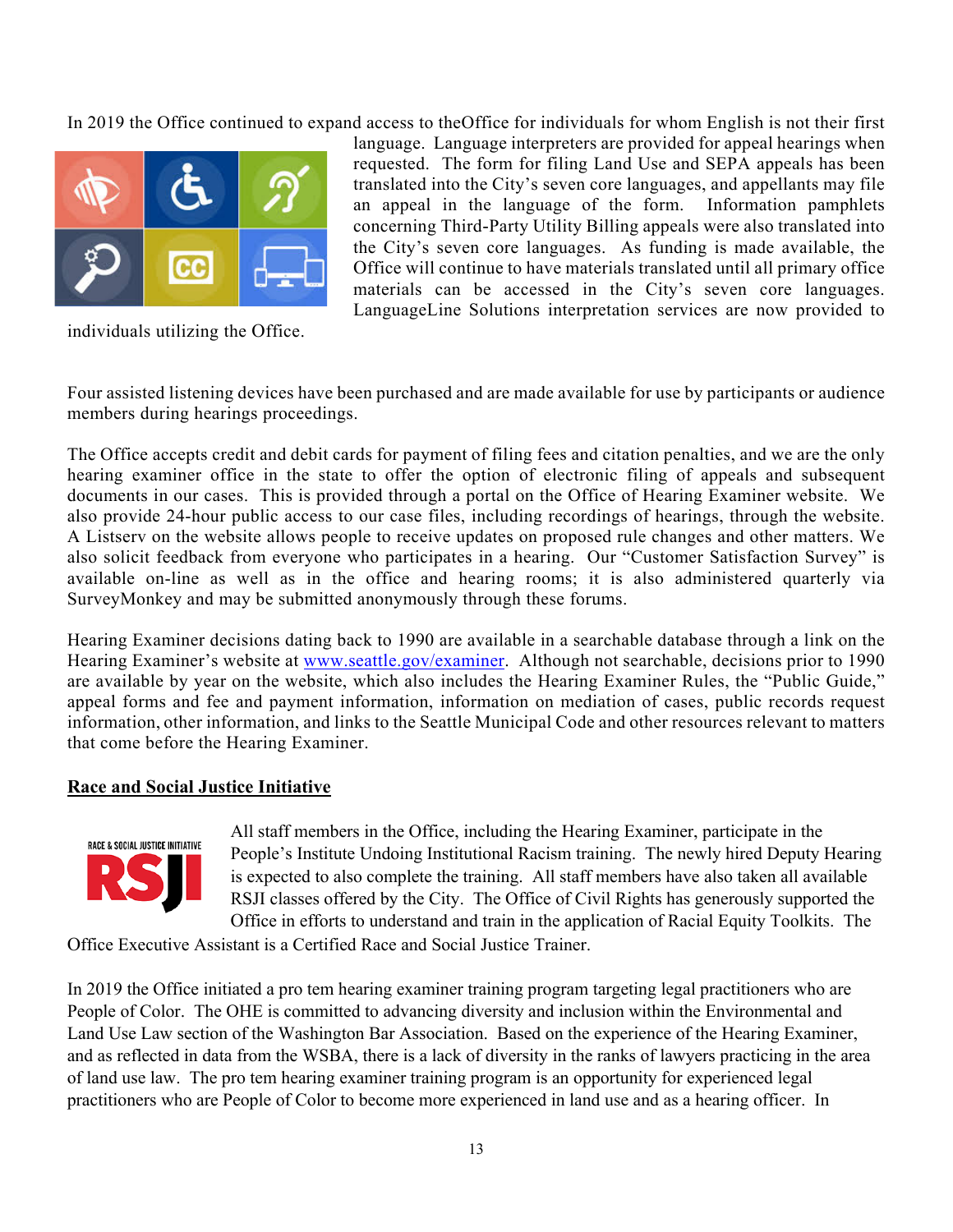addition to requiring review of some written materials, the centerpiece of the program includes mentoring the candidate through a series of nine or more citation hearings. The Office hopes to put up to two candidates a year through the program. The first candidate, Anthony Jones, a member of the Port Gamble S'klallam Tribe, completed the program in January 2020.

As discussed above, under "Accessibility," the Office has continued efforts to expand access to Office materials and procedures for those for whom English is not their primary language.

## **SEPA Appeal Process**

The City of Seattle City Council passed Ordinance 125964 in October 2019. Ordinance 125964 concerned (among other items) identifying specific deadlines for the Hearing Examiner to conclude the SEPA appeals. In addition, the Ordinance provides:

> Section 14. The Hearing Examiner is requested to include in its 2020 Annual Report a section identifying any opportunities to shorten, streamline or otherwise improve Hearing Examiner processes. The report should identify changes to processes or procedures, new code provisions or amendments to existing code sections, or any resources that could support the Examiner's work and improve equity in the process and outcomes for participants. The report should identify changes to the Hearing Examiner's rules that have already been made, or that are in the process of being made at the time of the report. In developing these recommendations, the Hearing Examiner shall convene a stakeholder committee consisting of members with experience going through the hearing process, expertise in environmental justice, and a representative of the City Council.

#### **Stakeholder Committee**

The stakeholder committee called for in Ordinance 125964 was formed and planned to convene in the Spring of 2020; however, due to the exigencies of the COVID-19 Pandemic the Committee was unable to convene but is expected to do so in the third or fourth quarter of 2021.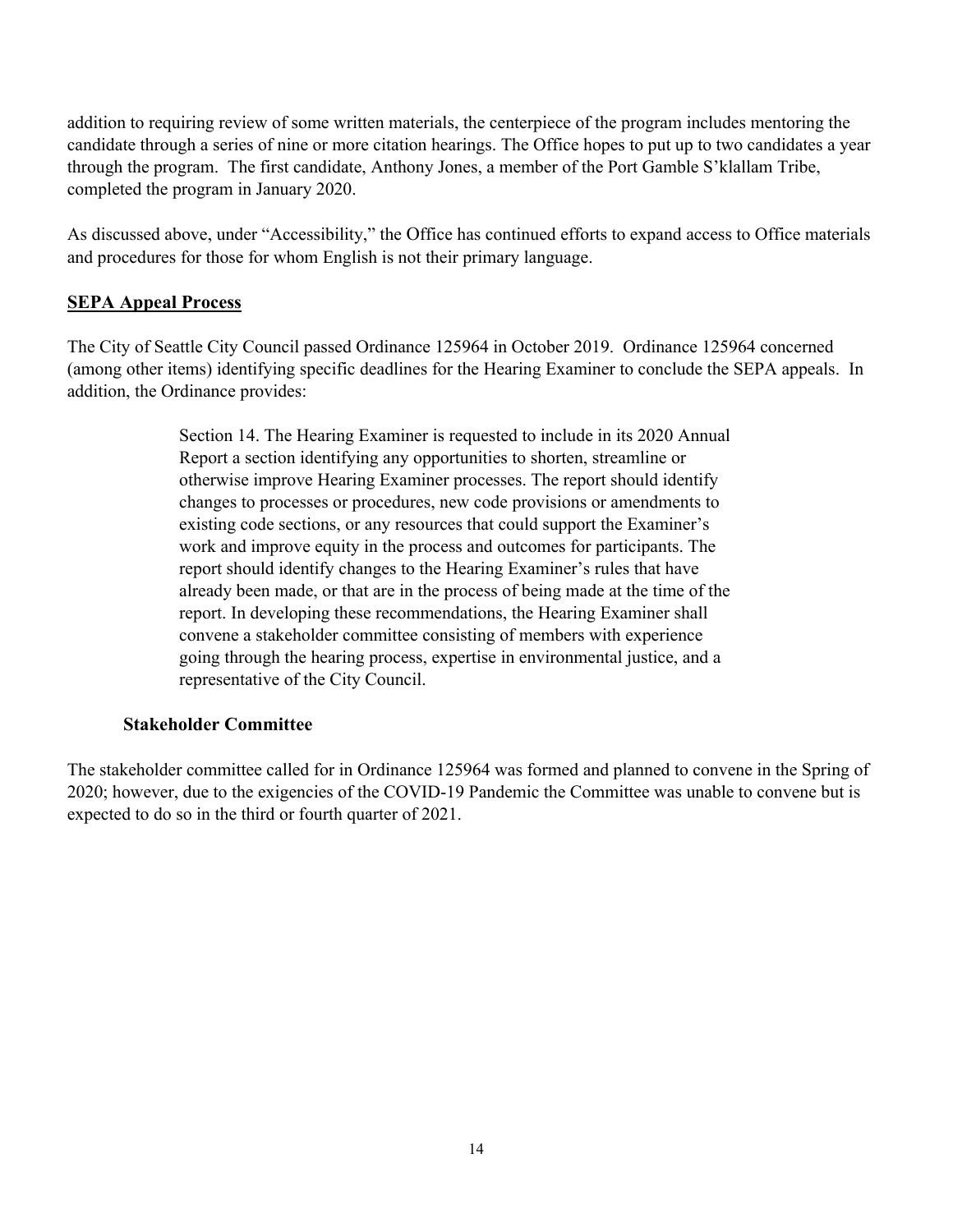

#### **HEARING EXAMINER JURISDICTIONS**

**LAND USE & ENVIRONMENTAL** [Administered by Department of Construction and Inspections]

#### Appeals:

Downtown Housing Maintenance (SMC 22.220.140) Denial or Revocation of Rental Housing Registration (SMC 22.214.045) Environmental Determinations (SMC 25.05.680)[Admin. by any City dept. as lead agency] Environmentally Critical Areas Conditional Use (SMC 25.09.260) Reasonable Use Exception (SMC 25.09.300) Variance (SMC 25.09.160.C, 25.09.280) Habitable Building Standards Variances (SMC 22.206.217) Housing & Building Maintenance Code Violations (SMC 22.208.050) Land Use Code Citations (SMC 23.91.006, 23.91.010, 23.91.012) Land Use Code Interpretations (SMC 23.88.020) Land Use Regulations (SMC 23.47A.004) Adult Cabarets (SMC 23.49.030) Land Use Regulations – Industrial (SMC23.50.012) Land Use Regulations – Affordable Housing Impact Mitigation Program for Commercial Development – (SMC 23.58B.030) Land Use Regulations – Mandatory Housing Affordability for Residential Development (SMC 23.58C.035) Land Use Regulations – Seattle Shoreline Master Program Regulations (SMC 23.60A.064, 23. A.202, 23.60A.203, 23.60A.204, 23.60A.214) Land Use Regulations – Station Area Overlay District (SMC 23.61.016) Land Use Regulations – Master Planned Communities (SMC 23.75.085, 23.75.120) Master Use Permit [Type II] decisions (SMC 23.76.06, SMC 23.76.022): Administrative Conditional Uses Consistency with Planned Action Ordinance and EIS Design Review Downtown Planned Community Developments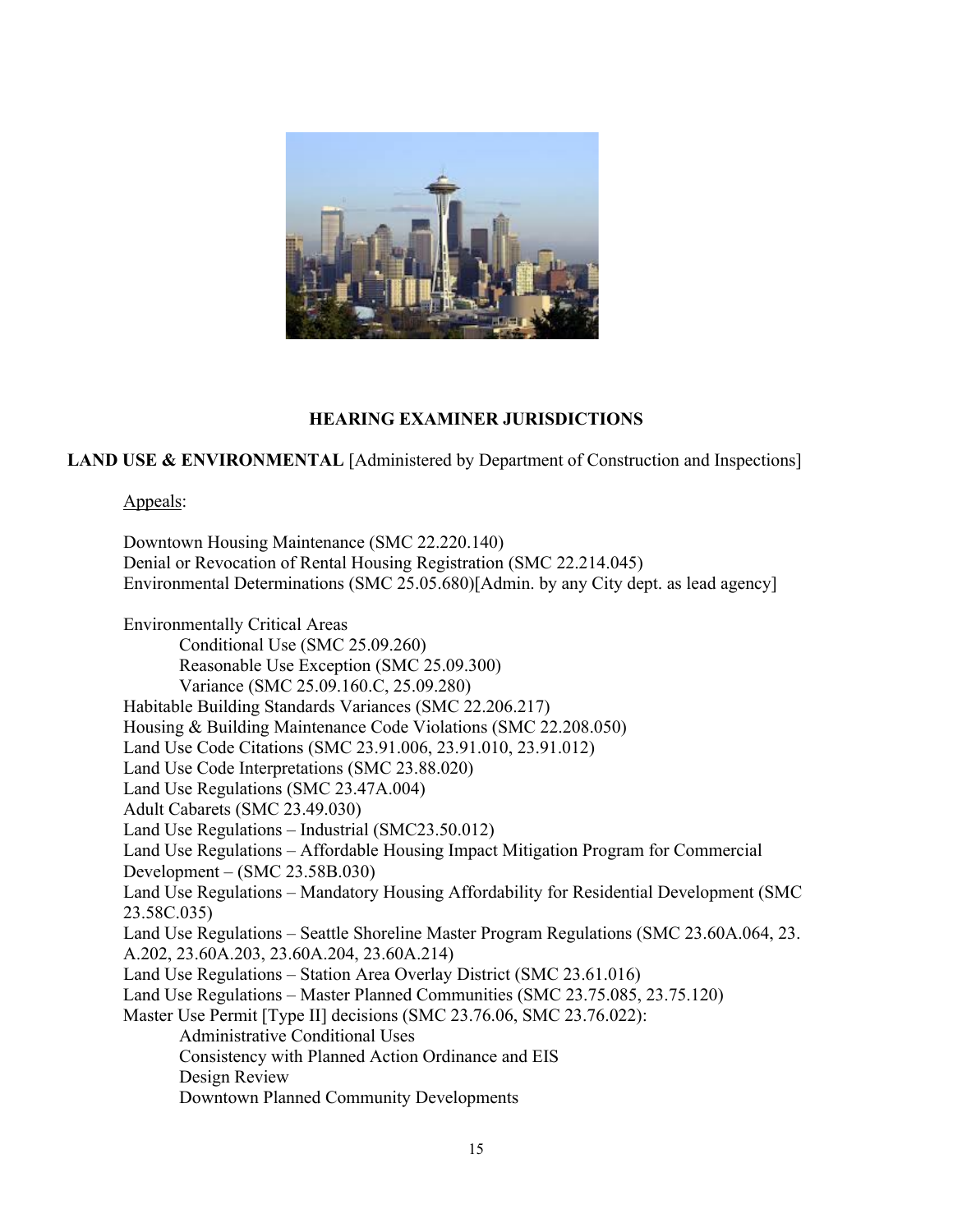Establishing Light Rail Transit Facilities Establishing Monorail Transit Facilities Major Phased Developments Short Subdivisions Special Exceptions Temporary Uses Variances Noise Code Variances (SMC 25.08.590, 25.08.610, SMC 25.08.655) Noise Code Citations (SMC 25.08.900, 25.08.910, 25.08.920, 25.08.930, 25.08.940, 25.08.950) Pioneer Square Minimum Maintenance Violations (SMC 25.28.280, 25.28.300, 25,28.310) Relocation Assistance: (City action causes displacement) (SMC 20.84.225, SMC 20.84.640) Stop Work Orders (SMC 23.76.034) Stormwater, Grading & Drainage exceptions (SMC 22.800.040) Tenant Relocation Assistance Eligibility Determinations (SMC 22.210.100, 22.210.110, 22.210.120, 22.210.150, 22.210.160) Weed and Vegetation Citations (SMC 10.52.031, 10.52.032, 10.52.034, 10.52.035, 10.52.034, 10.52.036) [Admin. by DPD] Land use decisions on Type III applications Subdivisions (SMC 23.76.024 and SMC 23.22.054

Recommendations to City Council on Type IV applications (SMC 23.76.036, SMC 23.76.052, SMC 23.76.054): Council Conditional Uses Major Amendment to Property Use and Development Agreement (SMC 23.76.058) Major Institution Master Plans (SMC 23.69.030) Public Facilities (SMC 23.69.032) Rezone Applications (SMC 23.34)

**SCHOOL REUSE & DEPARTURES** [Administered by Department of Neighborhoods] School Development Standard Departures (SMC 23.79.012) within MUP decision School Reuse/SUAC (SMC 23.78.014) within MUP decision

**CIVIL RIGHTS** [Administered by the Office for Civil Rights]

Employment Discrimination Complaints (SMC 14.04.150, 14.04.170, 14.04.180, 14.04.185) Unfair Public Accommodations Practices (SMC 14.06.040, 14.06.110, 14.06.120, 14.06.130, 14.06.140) All-Gender Single-Occupant Restrooms Requirements (SMC 14.07.040) Fair Housing (SMC 14.08.170, 14.08.180, 14.08.200) Use of Criminal Records in Housing (SMC 14.09.085, 14.09.090, Fair Contracting Practices (SMC 14.10.120, 14.10.130, 14.10.140, 14.10.150) Paid Sick/Safe Leave Appeals (SMC 14.16.050, 14.16.070, 14.16.085, 14.16.090, 14.16.100, 14.16.105) Fair Chance Employment Appeals (SMC 14.17.045, 14.17.060, 14.17.065, 14.17.075, 14.17.080) Minimum Wage Appeals (SMC 14.19.050, 14.19.070, 14.19.085, 14.19.090, 14.19.100, 14.19.105) Wage Theft Appeals (SMC 14.20.030, 14.20.050, 14.20.065, 14.20.070, 14.20.080, 14.20.085) The Use of Conversion Therapy on Minors (SMC 14.21.050) Secure Scheduling (SMC 14.22.065, 14.22.085, 14.22.100, 14.22.105, 14.22.115, 14.22.120) Domestic Workers (SMC 14.23.095, 14.23.095, 14.23.100, 14.23.105, 14.23.115, 14.23.120) Protecting Hotel Employees from Violent or Harassing Conduct (SMC 14.26.150, 14.26.170, 14.26.180, 14.26.210, 14.26.220)

Protecting Hotel Employees from Injury (SMC 14.27.150, 14.27.170, 14.27.180, 14.27.190, 14.27.210,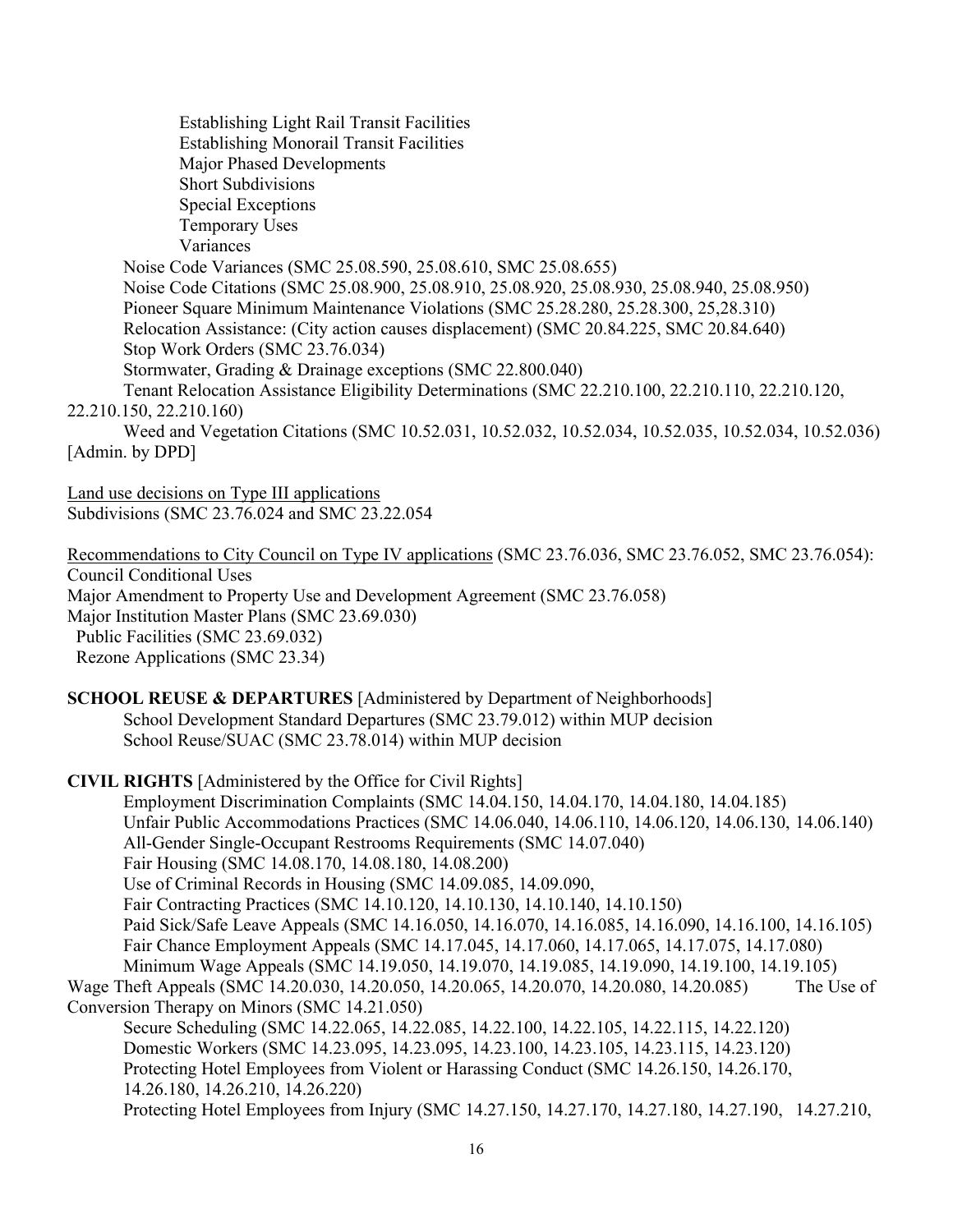#### 14.27.220)

Improving Access to Medical Care for Hotel Employees (SMC 14.28.150, 14.28.170, 14.28.180, 14.28.210, 14.28.220) Hotel Employees Job Retention (SMC 14.29.170, 14.29.180, 14.29.190, 14.29.210, 14.29.220)

## **LANDMARKS AND SPECIAL DISTRICTS** [Administered by the Dept. of Neighborhoods]

Certificates of Approval for Designated Landmarks (SMC 25.12.740) Factors to be considered by Board or Hearing Examiner (SMC 25.12.750) Hearing Examiner procedure (SMC 25.12.760) Landmark Controls & Incentives (SMC 25.12.530) [Recommendations to City Council] Owner's objections to Board's recommendation (SMC 25.12.535) Scheduling of hearing (SMC 25.12.540) Hearing Examiner procedure (SMC 25.12.560) Basis for Hearing Examiner's recommendations. (SMC 25.12.570) Hearing Examiner recommendations – Referral to Council (SMC 25.12.610) Service of notices (SMC 25.12.840) Landmarks Code Interpretations (SMC 25.12.845) Conformance with general development (SMC 25.12.980)

Special Review Districts' Certificate of Approval and Code Interpretations Certificate of Approval – Application, review and appeals (23.66.030 Ballard Avenue Landmark District (SMC 25.16.110 & SMC 25.16.115) Columbia City Landmark District (SMC 25.20.110 & SMC 25.20.115) Fort Lawton Landmark District (SMC 25.21.110, 25.21.130 & 25.21.135) Harvard Belmont Landmark District (SMC 25.21.110, 25.22.130 & SMC 25.22.135) International District (25.24.080 & 25.24.085) Pike Place Market Historical District (SMC 25.24.080 & SMC 25.24.085) Pioneer Square Historical District (SMC 25.28.280, 25.28.300, 25.28.310) Sand Point Naval Air Station Landmark District (SMC 25.30.090, 25.30.110, 25.30.120)

## **HEALTH AND PUBLIC SAFETY CODE VIOLATIONS**

Graffiti Nuisance Violations (SMC 10.07.050) [Administered by Seattle Public Utilities] Health Code Permit Actions (SMC 10.01.220) [Admin. by Seattle-King County Public Health] Infectious Waste Management Ordinance Violations (SMC 21l43l090) [Admin. by Seattle-King County Public Health] Public Nuisance Abatements (SMC 10.09.100) [Administered by Seattle Police Department] Frozen Dairy Food Products (SMC 10.18.140) [Administered by Seattle-King County Public Health] Noise Variance (SMC25.08.610) Radiofrequency Radiation Ordinance Violations (SMC 25.10.540) [Admin. by Seattle-King County Public Health] Corrosion Prevention (SMC21.08.350, 21.08.360) [Admin. By Seattle-King County Public Health]

**CITY TAXES AND LICENSES** [Admin. by Financial and Admin. Serv., Revenue & Consumer Affairs]: Admission Tax Exemptions (SMC 5.40.028, SMC 5.40.085) All Ages Dance and Venues (SMC 6.295.180) Bond Claims (SMC 6.202.290) Business and Occupation and other Tax Assessments (SMC 5.55.140, 5.55.150, 5.55.230) Income Tax on High-Income residents (SMC 5.65.160, 5.65.170, 5.65.230) Multifamily Housing Property Tax Exemption (SMC 5.72.110)